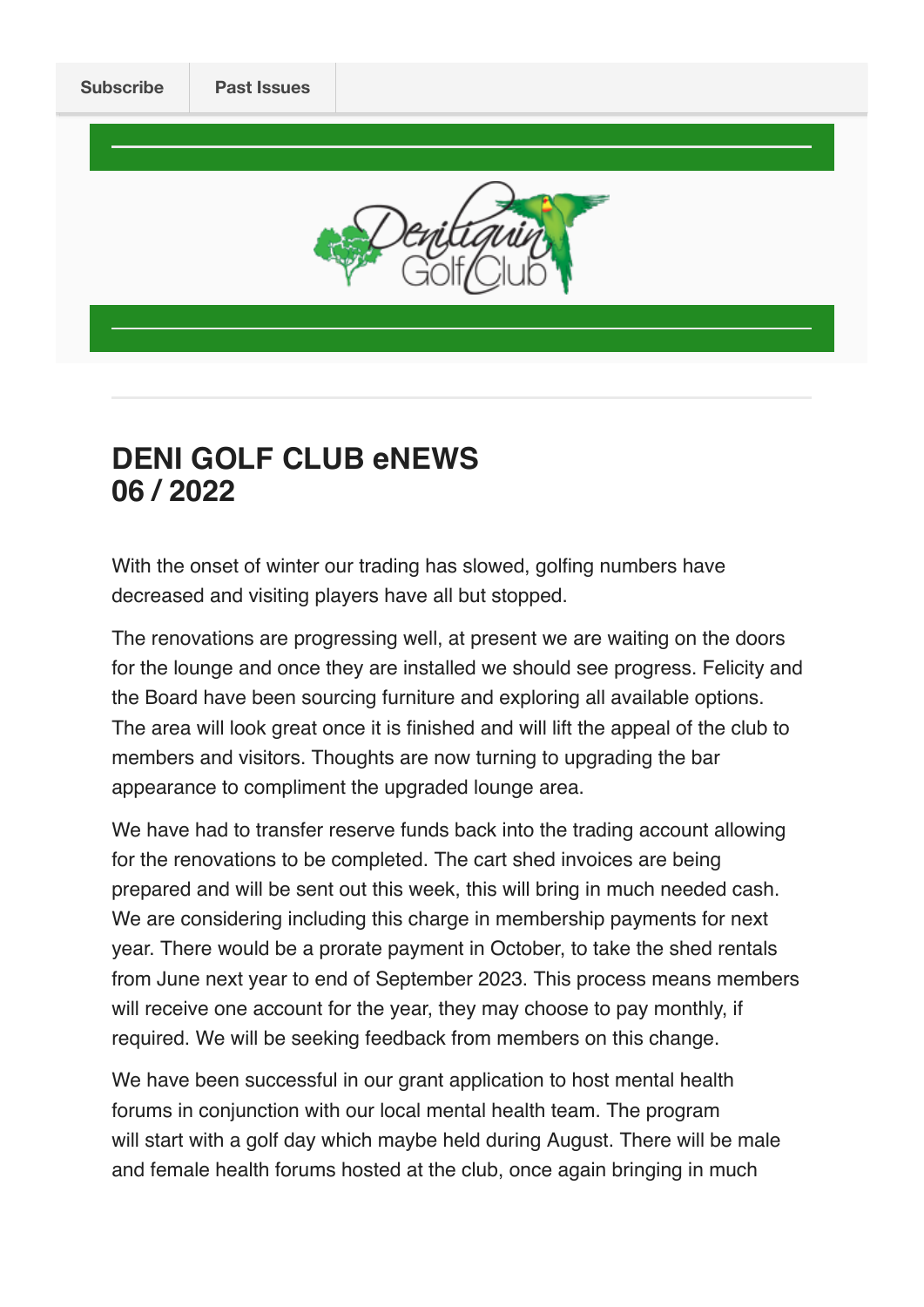needed revenue. We were unsuccessful in our application for cart paths however we still have an application for furniture and roof replacement in place and have submitted an application for a rough mower.

With the total expenses including the renovations and new furniture our expenditure this year is going to be in the range of \$350 thousand, a large expenditure however the results will be there forever.

#### **Norm**

## **COURSE MATTERS**

 A reprieve from the wet weather meant the course was in pretty good nick for our Winter Classic and the MND day. The greens are performing well whilst the rest of the course heads into dormancy. Tees are now being seeded to repair divot damage. We use an "annual" ryegrass for this, as it will melt out naturally during the warmer months and let the couch grass take over.

The staff have fitted more cart paths with the plastic grid, (3rd and 14th) and will continue over the cooler months to address the tracks that need it. This month was particularly busy for both Cody and Ben with TAFE commitments. Cody recently completed a week in Melbourne with his TAFE class visiting a number of turf care facilities. He has been eager to share what he saw, which is great.

The plan for the new 16th green is in the pro-shop and pictured below.. An area is being shaved down on the 16th fairway in preparation for a temporary green. This area will be sown down shortly with both bent and rye grass, to see if we can keep it in reasonable condition for longer.

We are still waiting on parts for our rough mower, which are supposed to turn up today. It's been over 4 weeks since the rough has been cut and the course is starting to look a bit untidy. Hopefully we can spend some hours over the next two weeks getting it cleaned up.

#### **Terry**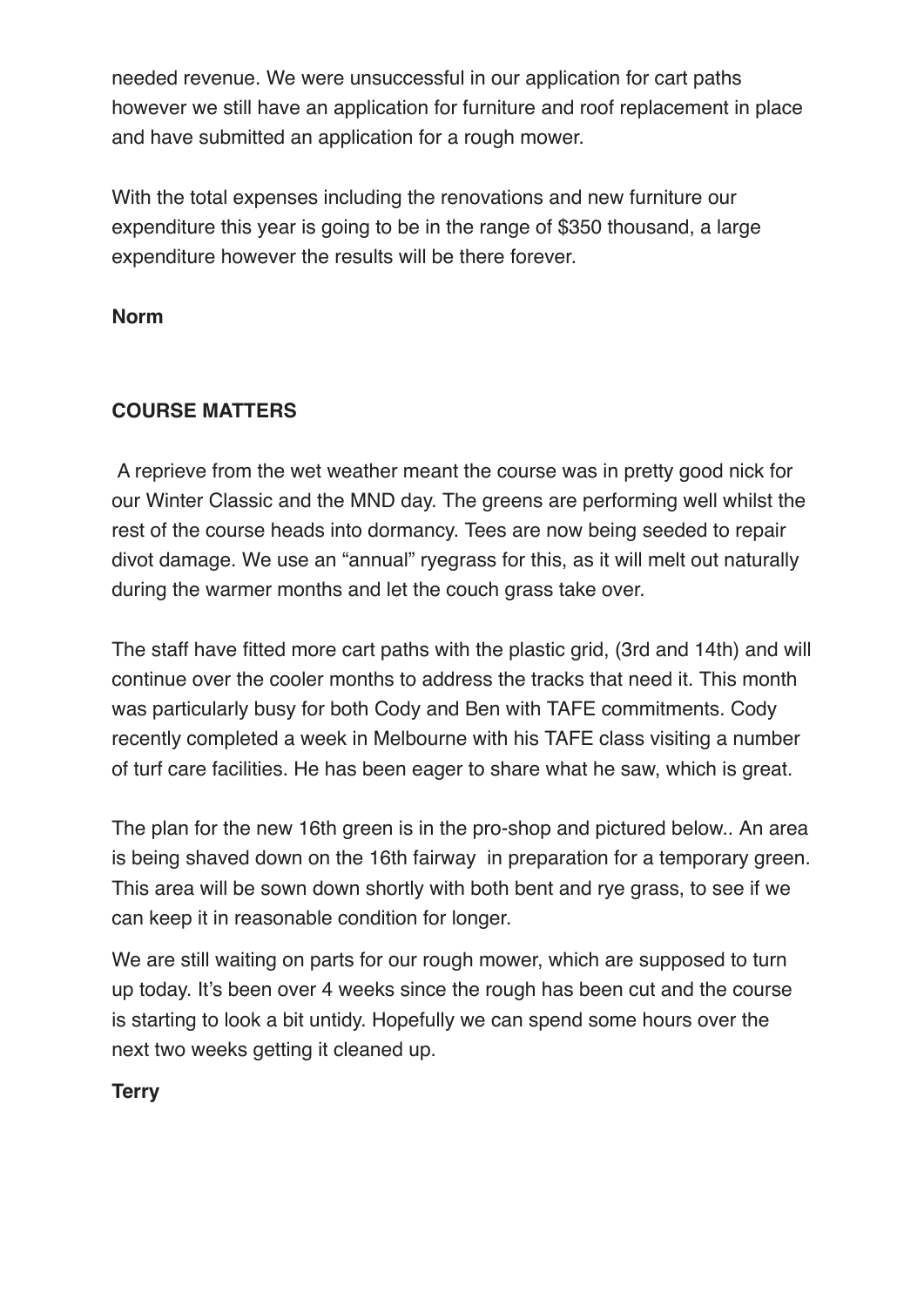# **Captain's Reports**

The Winter Classic was played last weekend with 92 players on both days. Winners of the men's 36 hole event were Gary Stephens and George Maddison .

The winners of the women's 36 hole event were Pauline Sherwin and Jane Glowrey. The scratch winners were Peter Joyce and Chris Thomson for the men and Prue Lloyd and Shandra Simpson for the ladies. Congratulations to them and to all winners over the weekend.

The June monthly medal was played and won by Lachlan Campbell with a nett 70, well done Lachie!

The MND day was played on the holiday Monday with 23 teams, down a little on last year but still a great success, well done to Noel Swainger and his team on organising the event.

The course is in great condition and the new plastic grid parts look good and hopefully will be effective in protecting the much used areas.

Good golfing, **John Radeski** 

## **Please keep your matches up to date. Thanks**

Not a lot to report even though a lot of golf has been played over the last week.

Winter Classic last weekend went off well and congratulations to Jane Glowrey and Pauline Sherwin, winners of ladies 36 hole event, and to Prue Lloyd and Shandra Simpson the ladies scratch winners.

The MND Day on Monday was another great success. Well done to Noel Swainger and his helpers on organising such an enjoyable event.

The Deni Ladies Open was held yesterday and although our numbers were back a bit we still had representatives from 6 clubs playing. Well done to all prize winners and I believe the day was much enjoyed by all who played. Many thanks to to Shandra Simpson, Margie Radeski and all others who helped out